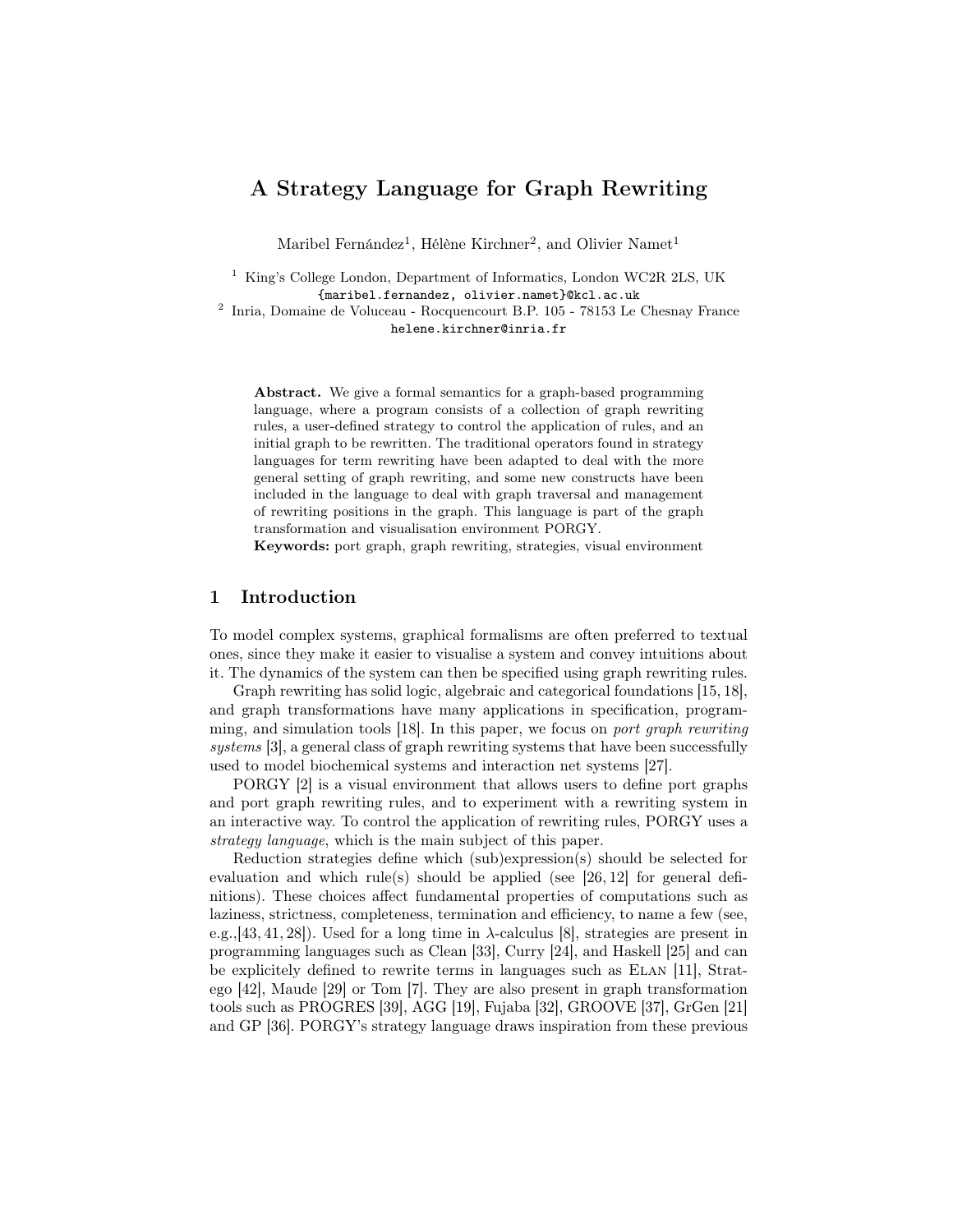works, but a distinctive feature of PORGY's language is that it allows users to define strategies using not only operators to combine graph rewriting rules but also operators to define the location in the target graph where rules should, or should not, apply.

The PORGY environment is described in [2, 31], and we refer the reader to [20] for programming examples. In this paper, we focus on the design of the strategy language. Our main contribution is a formal semantics for the language, which allows users to analyse programs and reason about computations. We formalise the concept of graph program, and present semantic rules that associate to each graph program a result set (according to a given strategy), which is an abstraction of the derivation tree.

Strategies are used to control PORGY's rewrite engine: users can create graph rewriting derivations and specify graph traversals using the language primitives to select rewriting rules and the position where the rules apply. Subgraphs can be selected as focusing positions for rewriting interactively (in a visual way), or intensionally (using a focusing expression). Alternatively, rewrite positions could be encoded in the rewrite rules using markers or conditions, as done in other languages based on graph rewriting which do not have focusing primitives. We prefer to separate the two notions of positions and rules to make programs more readable (the rewrite rules are not cluttered with encodings), and easier to maintain and adapt. In this sense, the language follows the separation of concerns principle [17]. For example, to change a traversal algorithm, it is sufficient to change the strategy and not the whole rewriting system.

The paper is organised as follows. In Section 2, we recall the concept of port graph. In Section 3, we present the syntax of the strategy language and formally define its semantics. Section 4 illustrates the language with examples, and Section 5 states some properties. Section 6 discusses related languages before concluding and giving directions for future work.

## 2 Background: Port Graph Rewriting

Several definitions of graph rewriting are available, using different kinds of graphs and rewriting rules (see, for instance,  $[14, 22, 9, 35, 10, 27]$ ). In this paper we consider port graph rewriting systems  $[1, 3, 4]$ , of which interaction nets  $[27]$  are a particular case.

Port graphs. Intuitively, a port graph is a graph where nodes have explicit connection points called ports; edges are attached to ports. Nodes, ports and edges are labelled and have attributes.

A port may be associated to a state (e.g., active/inactive or principal/auxiliary); this is formalised using a mapping from ports to port states. Similarly, nodes can also have associated properties such as colour, shape, root, leaf, etc. These attributes may be used for visualisation purposes and are also essential for the definition of strategy constructs, such as the Property and NextSuc operators introduced in Section 3; they are later illustrated in examples.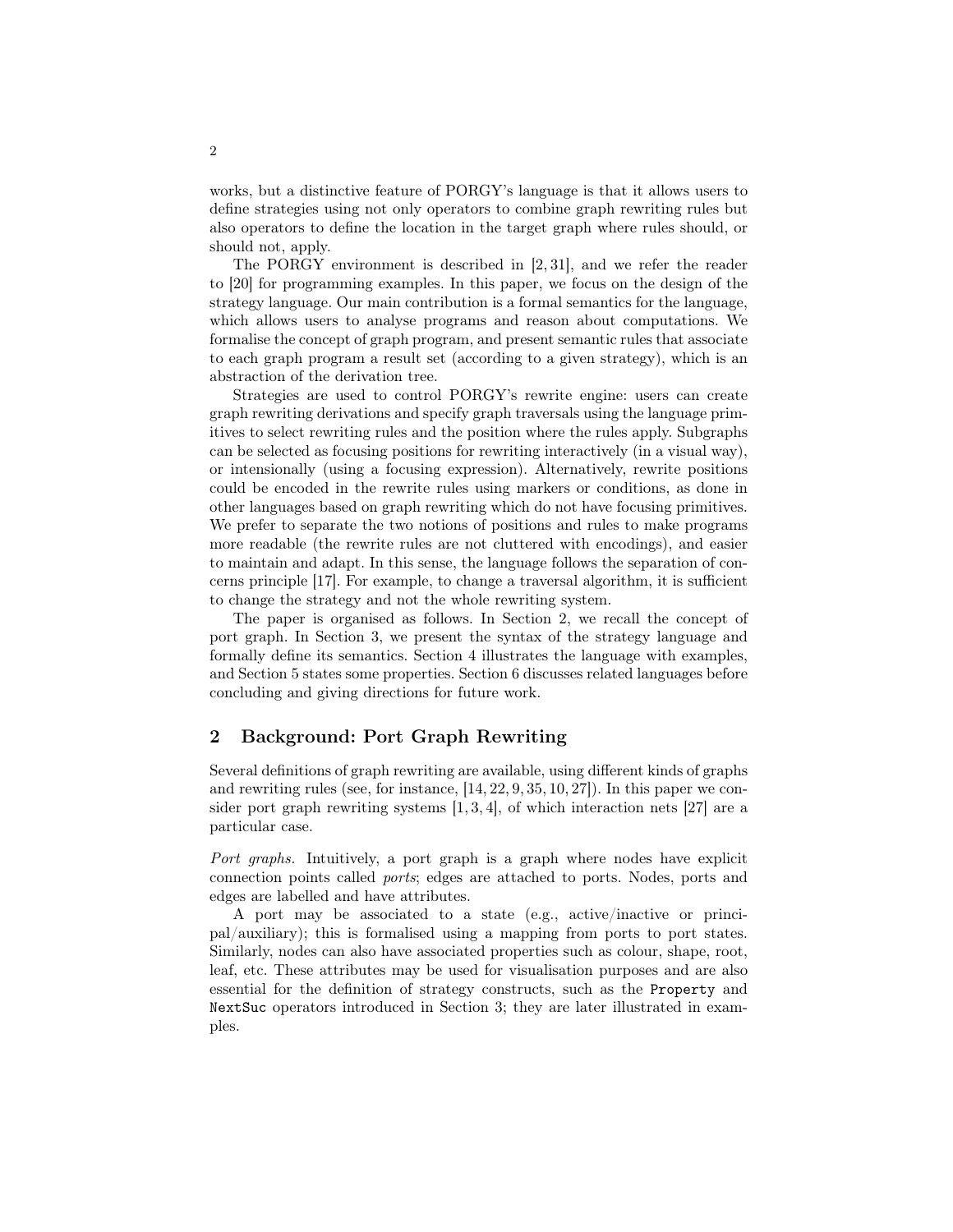As shown in [1], a port graph can be considered as a labelled graph, and conversely, any labelled graph is a port graph in which each (port graph) node has a number of ports equal to the arity of its label. As a consequence, expressivity results, computational power, as well as correctness and completeness results on labelled graph rewriting can be translated to port graph rewriting. This is the approach taken here for defining rewriting on port graphs.

Let G and H be two port graphs. A port graph morphism  $f: G \to H$  maps elements of  $G$  to elements of  $H$  preserving sources and targets of edges, constant node names and associated port name sets and states, up to variable renaming. We say that  $G$  and  $H$  are *isomorphic* if  $f$  is bijective.

A port graph rewrite rule  $L \Rightarrow R$  is itself represented as a port graph consisting of two port graphs  $L$  and  $R$  called the *left*- and *right-hand side* respectively, and one special node  $\Rightarrow$ , called *arrow node*. The arrow node describes the interface of the rule, avoiding dangling edges [22, 14] during rewriting as follows. For each port p in L, to which corresponds a non-empty set of ports  $\{p_1, \ldots, p_n\}$  in R, the arrow node has a unique port  $r$  and the incident directed edges  $(p, r)$  and  $(r, p_i)$ , for all  $i = 1, \ldots, n$ ; all ports from L that are deleted in R are connected to the black hole port of the arrow node. We refer to [1] for full details. When the correspondence between ports in the left- and right-hand sides of the rule is obvious we omit the ports and edges involving the arrow node (as in Figure 2 in Section 4).

Port Graph Rewriting. Let  $L \Rightarrow R$  be a port graph rewrite rule and G a port graph such that there is an injective port graph morphism  $g$  from  $L$  to  $G$ ; hence  $g(L)$  is a subgraph of G. A rewriting step on G using  $L \Rightarrow R$ , written  $G \rightarrow_{L \Rightarrow R} G'$ , transforms G into a new graph G' obtained from G by replacing the subgraph  $g(L)$  of G by  $g(R)$ , and connecting  $g(R)$  to the rest of the graph as specified in the arrow node of the rule. We call  $q(L)$  a redex, and say that G rewrites to G' using  $L \Rightarrow R$  at the position defined by  $g(L)$ , or that G' is a result of applying  $L \Rightarrow R$  on G at  $g(L)$ . Several injective morphisms g from L to G may exist (leading to different rewriting steps); they are computed as solutions of a *matching* problem from  $L$  to (a subgraph of)  $G$ . If there is no such injective morphism, we say that G is *irreducible* by  $L \Rightarrow R$ . Given a finite set R of rules, a port graph G rewrites to G', denoted by  $G \rightarrow_{\mathcal{R}} G'$ , if there is a rule r in R such that  $G \rightarrow_r G'$ . This induces a transitive relation on port graphs, denoted by  $\rightarrow_{\mathcal{R}}^*$ . Each *rule application* is a rewriting step and a *derivation*, or computation, is a sequence of rewriting steps. A port graph on which no rule is applicable is in normal form. Rewriting is intrinsically non-deterministic since it may be possible to rewrite several subgraphs of a port graph with different rules or use the same one at different places, possibly getting different results.

### 3 Strategy Language

In this section we introduce the concept of graph program and give the syntax and semantics of the strategy language. In addition to the well-known constructs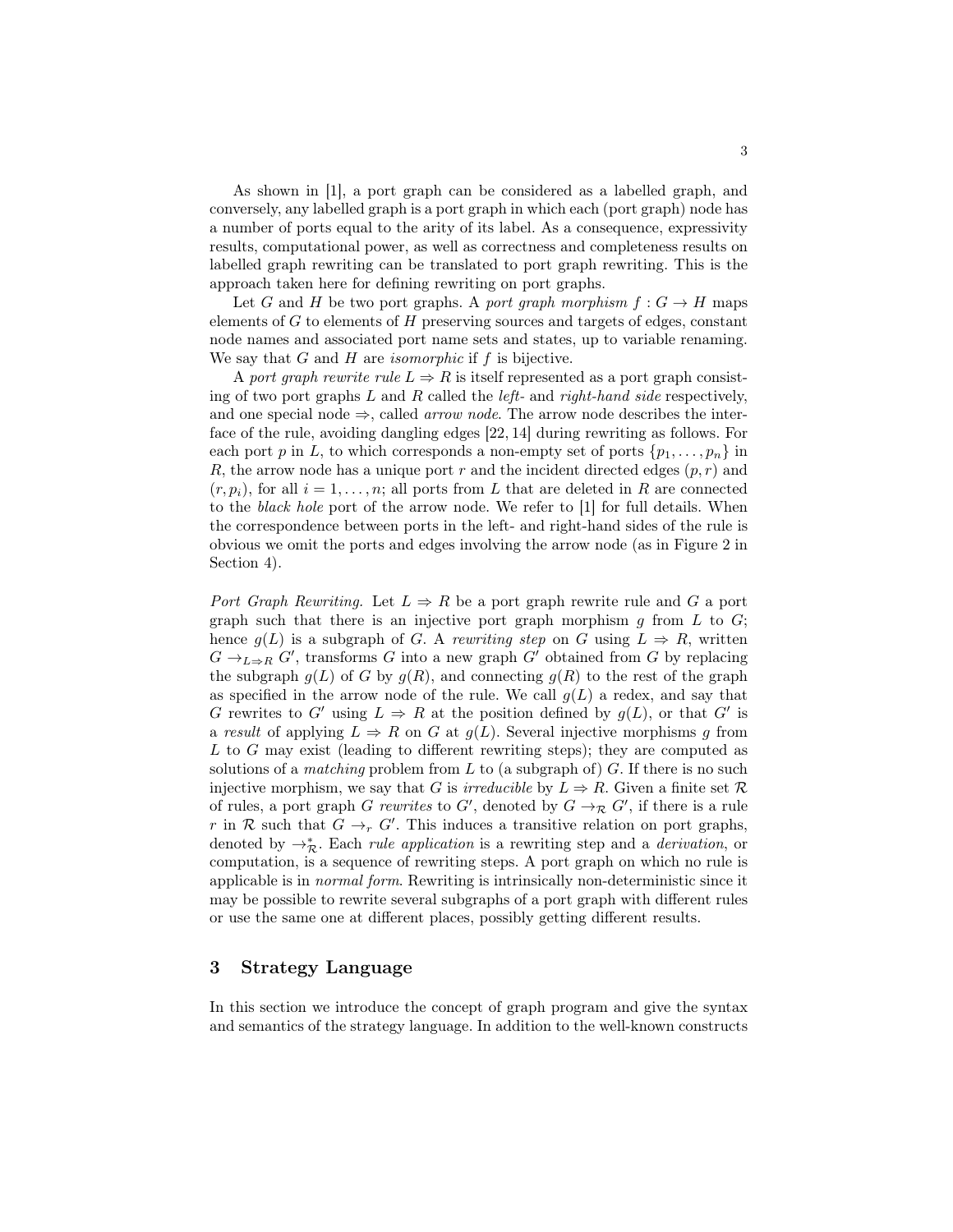to select rewrite rules, the strategy language provides focusing primitives to select or ban specific positions in the graph for rewriting. The latter is useful to program graph traversals for instance, and is a distinctive feature of the language.

#### 3.1 Graph programs

**Definition 1.** A located graph  $G_P^Q$  consists of a port graph G and two distinguished subgraphs  $P$  and  $Q$  of  $G$ , called respectively the position subgraph, or simply position, and the banned subgraph.

In a located graph  $G_P^Q$ , P represents the subgraph of G where rewriting steps may take place (i.e.,  $P$  is the focus of the rewriting) and  $Q$  represents the subgraph of G where rewriting steps are forbidden. We give a precise definition below; the intuition is that subgraphs of  $G$  that overlap with  $P$  may be rewritten, if they are outside Q.

When applying a port graph rewrite rule, not only the underlying graph G but also the position and banned subgraphs may change. A located port graph *rewrite rule*, defined below, specifies two disjoint subgraphs  $M$  and  $N$  of the right-hand side  $R$  that are used to update the position and banned subgraphs, respectively. If M (resp. N) is not specified, R (resp. the empty graph  $\emptyset$ ) is used as default. Below, the set operators union, intersection and complement (denoted respectively  $\cup$ ,  $\cap$ ,  $\setminus$ ) apply to port graphs considered as sets of nodes, ports and edges.

**Definition 2.** A located port graph rewrite rule is given by a port graph rewrite rule  $L \Rightarrow R$  and two disjoint subgraphs M and N of R. It is denoted  $(L \Rightarrow R)_{M}^{N}$ . We write  $G_P^Q \to_{(L \Rightarrow R)^N_M}^g G_{P'}^{Q'}$  and say that the located graph  $G_P^Q$  rewrites to  $G_{P'}^{Q'}$ using  $(L \Rightarrow R)_{M}^{N}$  at position P avoiding Q, if  $G \rightarrow_{L \Rightarrow R} G'$  with a morphism g such that  $g(L) \cap P \neq \emptyset$  and  $g(L) \cap Q = \emptyset$ ; the new position subgraph P' and banned subgraph Q' are defined as  $P' = (P \setminus g(L)) \cup g(M), Q' = Q \cup g(N)$ .

In general, for a given rule  $(L \Rightarrow R)^N_M$  and located graph  $G_P^Q$ , more than one morphism g, such that  $g(L) \cap P$  is not empty and  $g(L) \cap Q$  is empty, might exist (i.e., several rewriting steps at  $P$  avoiding  $Q$  might be possible). Thus, the application of the rule at  $P$  avoiding  $Q$  produces a set of located graphs.

Definition 3. A graph program consists of a set of located port graph rewrite rules  $R$ , a strategy expression  $S$  (built from  $R$  using the grammar below) and a located graph  $G_P^Q$ . We denote it  $\left[S_{\cal R},G_P^Q\right]$ , or simply  $\left[S,G_P^Q\right]$  when  ${\cal R}$  is obvious.

The formal semantics of a graph program is given below, using an Abstract Reduction System [40, 26, 12]. The idea is to build a set of rewrite derivations out of  $\left[ S, G_P^Q \right]$  according to the strategy S (i.e., a *derivation tree*). A graph program  $[S, G_P^Q]$  may define a non-terminating computation if there is an infinite derivation (written as an undefined result  $[\perp, G_P^Q]$ ). All finite derivations produce results that are *values* of the form  $[\mathsf{Id}, G_P^Q]$  or  $[\mathsf{Fail}, G_P^Q]$  (see Property 2 in Section 5).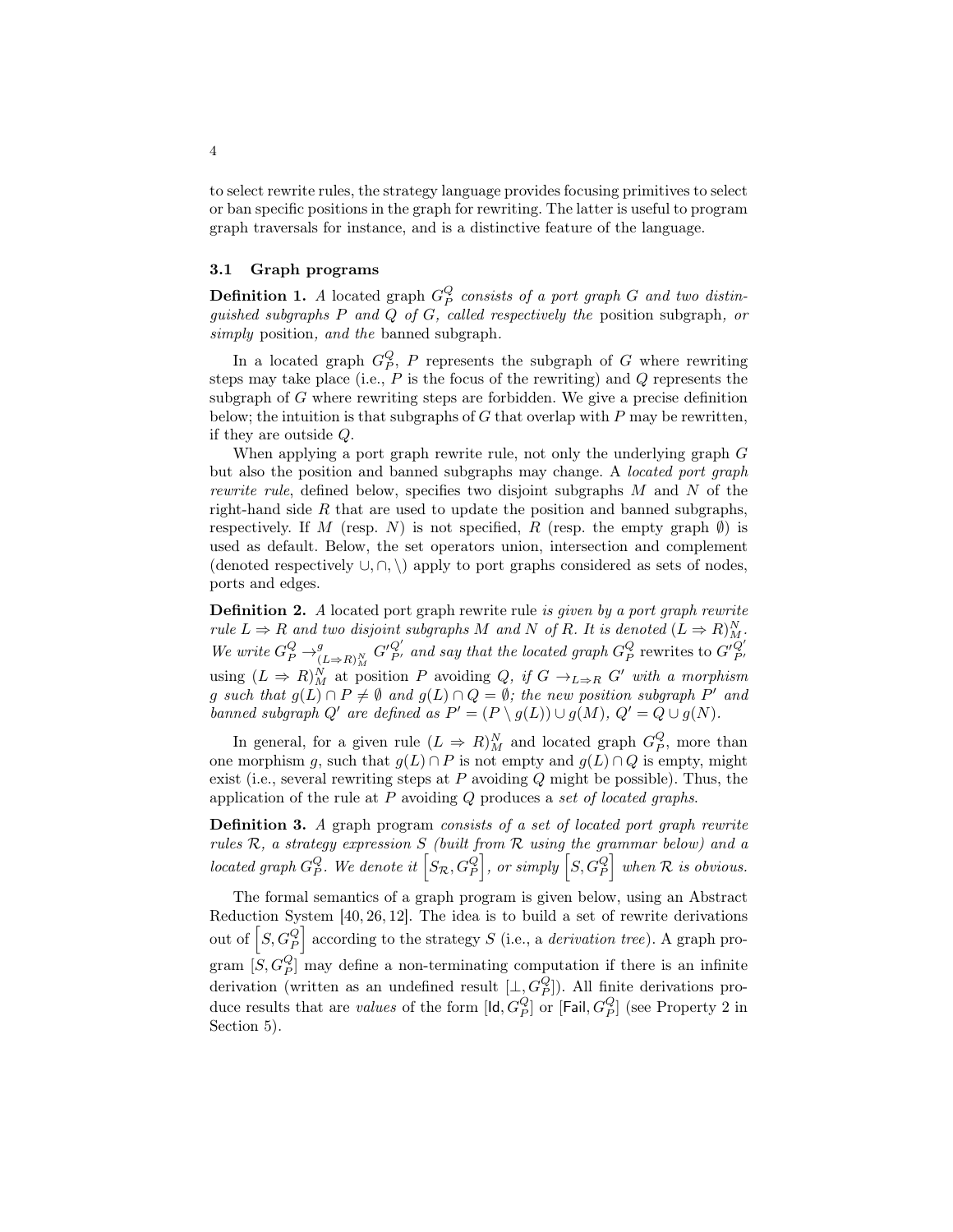Let L, R be port graphs, M, N positions,  $\rho$  a property, m, n integers,  $p_{i=1...n} \in [0,1]$ (Focusing)  $F := \text{CrtGraph} | \text{CrtPos} | \text{CrtBan} | \text{AllSuc}(F) | \text{OneSuc}(F)$ | NextSuc $(F)$  | Property $(\rho, F)$  |  $F \cup F$  |  $F \cap F$  |  $F \setminus F$  | Ø (Transformations)  $T := (L \Rightarrow R)^N_M \mid (T \parallel T)$ (Applications)  $A := \text{Id} | \text{fail} | T | \text{one}(T)$ (Strategies)  $S := A | S; S | \text{ppick}(S_1, p_1, \ldots, S_n, p_n) | \text{while}(S) \text{do}(S)$  $|(S)$ orelse $(S)$  | if(S)then(S)else(S) | isEmpty(F)  $|$  setPos $(F)$   $|$  setBan $(F)$ 

Fig. 1. Syntax of the strategy language.

**Definition 4.** Given a graph program  $[S, G_P^Q]$  and its derivation tree, the result set is the multiset of values ([ $\text{Id}, G'_{P'}^{Q'}$ ] or  $[\text{fail}, G''_{P'}^{Q'}]$ ) in the tree, together with  $[\perp, G_P^Q]$  if there is an infinite branch. We say that a result set is a success if there exists at least one graph program  $[\mathsf{Id}, G'^{Q'}_{P'}]$  (for some  $G'^{Q'}_{P'}$ ) or is a failure otherwise.

**Definition 5.** A graph program  $[S, G_P^Q]$  is strongly terminating if there are no infinite branches in its derivation tree  $(i.e.,$  its result set contains only values  $[\mathsf{Id}, G_P^Q]$  or  $[\mathsf{Fail}, G_P^Q]$ ). It is weakly terminating if there is at least one finite branch (i.e., its result set contains at least one of  $[\mathsf{Id}, G_P^Q]$  or  $[\mathsf{Fail}, G_P^Q]$ ).

#### 3.2 Syntax and Informal Description

The syntax of the strategy language is given in Figure 1. The *strategy expressions* used in graph programs are generated by the grammar rules from the nonterminal S. A strategy expression combines applications, generated by A, and focusing operations, generated by  $F$ . The application constructs and some of the strategy constructs are strongly inspired from term rewriting languages such as Elan [11], Stratego [42] and Tom [7]. The syntax presented here is a revised and simplified version of the one used in  $[2, 20]$ ; the main difference is that we now have an explicit notion of banned subgraph, a more concise syntax for iterative commands and a non-deterministic construct for rule applications.

Focusing. These constructs are used in strategy expressions to change the positions  $P$  and  $Q$  in the current located graph (e.g. to specify graph traversals).

- CrtGraph returns the whole current graph  $G$ . CrtPos and CrtBan return the current P and Q respectively in the located graph.
- $-$  AllSuc $(F)$  returns the subgraph consisting of all immediate successors of the nodes in  $F$ , where an immediate successor of a node  $v$  is a node that has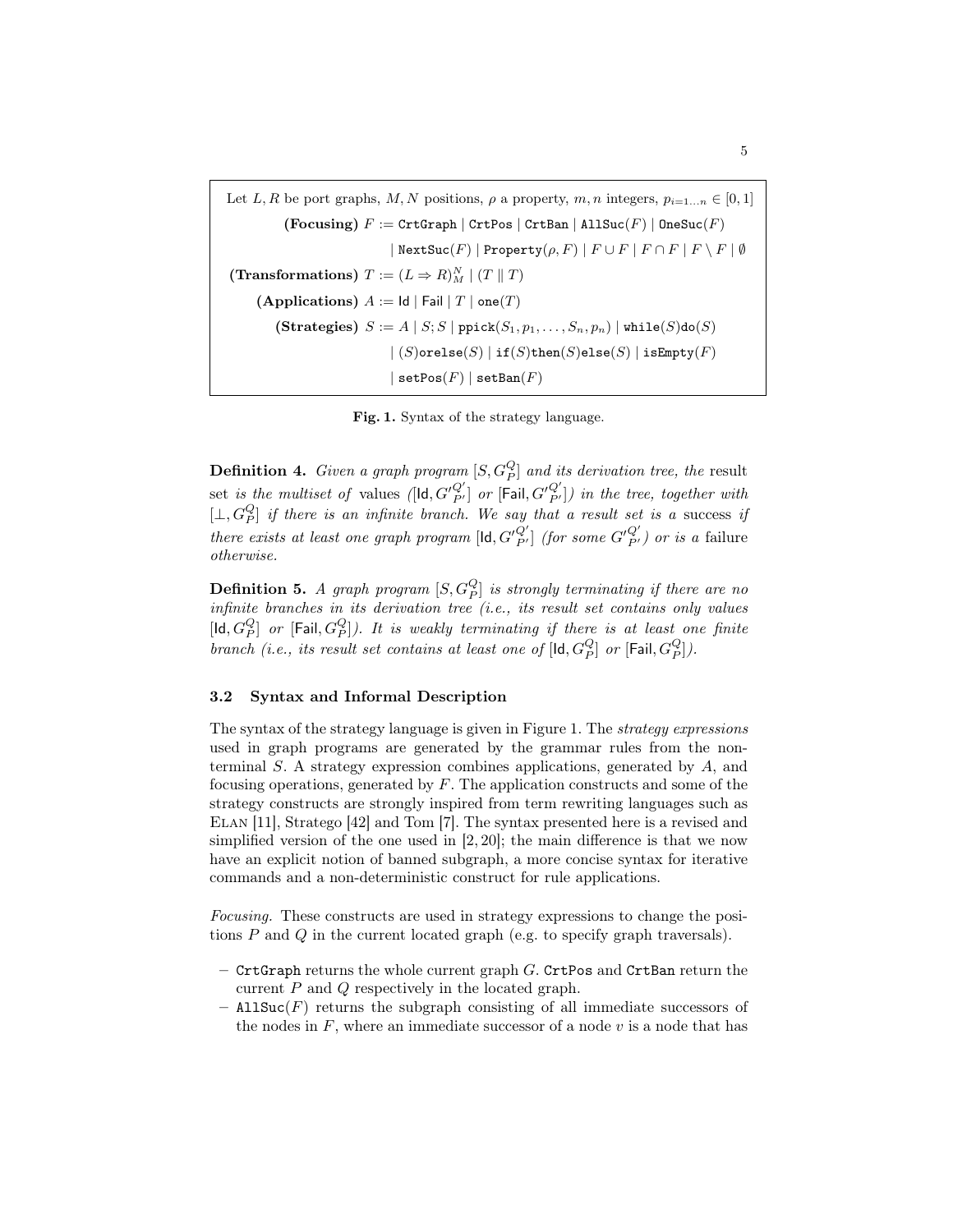a port connected to a port of v.  $OneSuc(F)$  returns a subgraph consisting of one immediate successor of a node in  $F$ , chosen non-deterministically.  $NextSuc(F)$  computes successors of nodes in F using for each node only the subset of its ports that have the attribute "next"; we call the ports in this distinguished subset the *next* ports (so  $NextSuc(F)$  returns a subset of the nodes in  $\texttt{AllSuc}(F)$ ).

- $-$  Property( $\rho$ , F) is a filtering construct, that returns a subgraph of G containing only the nodes from F that satisfy the decidable property  $\rho$ . It typically tests a property on nodes or ports, allowing us for instance to select the subgraph of red nodes or nodes with active ports (as mentioned in Section 2, ports and nodes in port graphs may have associated properties).
- ∪ , ∩ and \ are the standard set theory operators; ∅ denotes the empty set.

Transformations. The focusing subgraphs  $P$  and  $Q$  in the target graph and the distinguished graphs  $M$  and  $N$  in a located port graph rewrite rule are original features of the language.  $(L \Rightarrow R)_{M}^{N}$  represents the application of the rule  $L \Rightarrow R$ at the current position  $P$  and avoiding  $Q$  in  $G_P^Q$ , according to Definition 2. The syntax  $T \parallel T'$  represents simultaneous application of the transformations  $T$  and  $T'$  on disjoint subgraphs of  $G$ ; it succeeds if both are possible *simultaneously*.

Applications. There are four kinds of applications according to the grammar: Id and Fail are two constant strategies that respectively denote success and failure. T denotes all possible applications of the transformation on the located graph at the current position, creating a new located graph for each application. In the derivation tree, this creates as many children as there are possible applications. one(T) non-deterministically computes only one of the possible applications of the transformation and ignore the others.

Strategies. The expression  $S; S'$  represents sequential application of S followed by S'. When probabilities  $p_1, \ldots, p_n \in [0,1]$  are associated to strategies  $S_1, \ldots, S_n$  such that  $p_1 + \ldots + p_n = 1$ , the strategy  $\text{ppick}(S_1, p_1, \ldots, S_n, p_n)$ non-deterministically picks one of the strategies for application, according to the given probabilities. while  $(S)$ do $(S')$  keeps on sequentially applying  $S'$  while the expression S is successful; if S fails, then  $\mathsf{Id}$  is returned. (S)orelse(S') applies  $S$  if possible, otherwise applies  $S'$  and fails if both  $S$  and  $S'$  fail.  $if(S) then (S') else (S'') checks if the application of S on (a copy of)  $G_P^Q$  re$ turns  $\mathsf{Id}$ , in which case S' is applied to (the original)  $G_P^Q$ , otherwise S'' is applied to the original  $G_P^Q$ . is Empty $(F)$  behaves like Id if F returns an empty graph and Fail otherwise; this can be used for instance inside the condition of an if or while. setPos(F) (resp. setBan(F)) sets the position subgraph P (resp. Q) to be the graph resulting from the focusing expression F.

#### 3.3 Semantics

Focusing. The focusing operators defined by the grammar for  $F$  in Fig. 1 have a functional semantics. They apply to the current located graph, and compute

6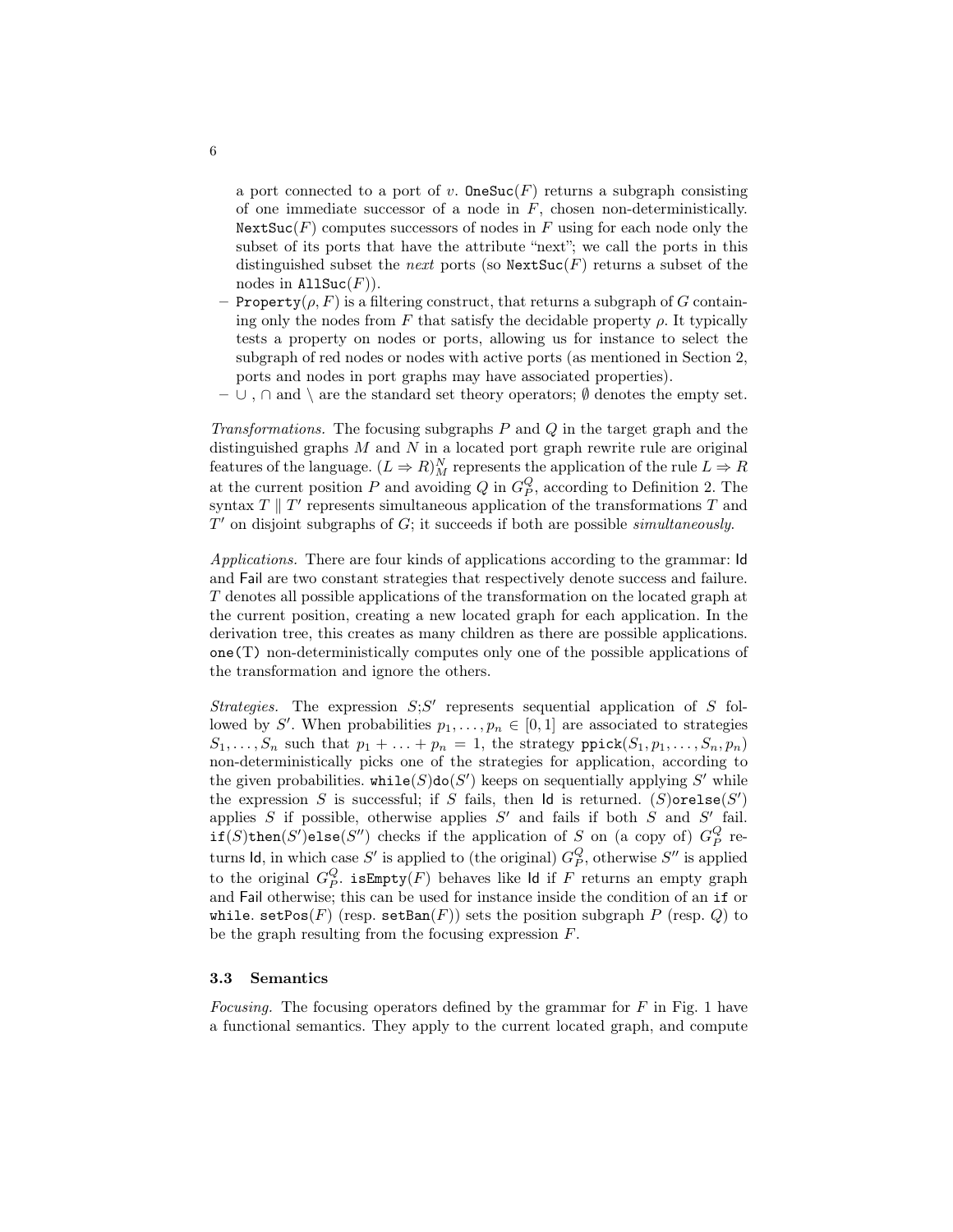a subgraph (i.e., they return a subgraph of  $G$ ). We define below the result of focusing operations on a given located graph.

 $\texttt{CrtGraph}(G_P^Q) \qquad \quad = G \qquad \qquad \texttt{CrtPos}(G_P^Q) = P \qquad \texttt{CrtBan}(G_P^Q) = Q$ AllSuc $(F)(G_P^Q)$  = G' where G' consists of all immediate successors of nodes in  $F(G_P^Q)$ **OneSuc** $(F)(G_P^Q)$  = G' where G' consists of one immediate successor of a node in  $F(G_P^Q)$ , chosen non-deterministically NextSuc $(F)(G_P^Q)$  = G' where G' consists of the immediate successors, via ports labelled "next", of nodes in  $F(G_P^Q)$ Property( $\rho$ ,  $F(x)$ ) = G' where G' consists of all nodes in  $F(G_P^Q)$  satisfying  $\rho$  $(F_1 \text{ op } F_2)(G_P^Q)$  =  $F_1(G_P^Q)$  op  $F_2(G_P^Q)$  where op is  $\cup, \cap, \setminus$ 

Transformations, Applications and Strategy Operators. The constructs in the grammars for  $T$ ,  $A$  and  $S$  in Fig. 1 are defined by semantic rules given below. Thus, the semantics of the strategy language is also defined by rewriting, as done for example in [30]. Our semantic rules are applied to configurations containing graph programs, defining a small step operational semantics in the style of [34].

In order to deal with the non-determinism introduced by rewriting (see Definition 2), we introduce the notion of configuration.

**Definition 6.** A configuration is a multiset  $\{O_1, \ldots, O_n\}$  where each  $O_i$  is either a graph program or an intermediate object (built with auxiliary operators  $if_2, orelse_2$  and  $i_2$  on graph programs, strategy expressions and located graphs), denoted by angular brackets (e.g.  $\langle [S_1, G_P^Q]$ ;  $S_2, G_P^Q \rangle$ ).

In the semantic rules, we abuse notation and identify a singleton multiset with its element and work modulo the flattening of multisets, i.e., modulo associativity, commutativity and the axiom  $\{\{X\}, Y\} = \{X, Y\}$ ; for instance  $\{ \{O_a, \ldots, O_b\}, O_y, \ldots, O_z \} = \{O_a, \ldots, O_b, O_y, \ldots, O_z\}.$  We type variables in rules by naming them as the initial symbol of the corresponding grammar with an index number if needed (for example:  $F_2$  represents a focusing expression;  $A_1$  is a variable of type application;  $S_3$  represents a strategy expression). The auxiliary function  $isSuccess([S, G<sub>P</sub><sup>Q</sup>])$  returns *True* or *False* depending on whether the result set associated to  $[S, G_P^Q]$  is a success or a failure. This function terminates if the graph program is strongly terminating (in implementations, backtracking or breadth-first search will be used to ensure that even if a strategy is weakly terminating, a partial result set is computed).

– Graph rewrite rules are themselves strategy operators:

$$
[(L \Rightarrow R)^N_M, G_P^Q] \rightarrow \{[\text{Id}, G_1^{Q_1}], \dots, [\text{Id}, G_k^{Q_k}]\}
$$
  
if  $G_P^Q \rightarrow_{(L \Rightarrow R)^N_M}^g G_i^{Q_i} (\forall i, 1 \le i \le k)$  with  $g_1 \dots g_k$  pairwise different.  

$$
[(L \Rightarrow R)^N_M, G_P^Q] \rightarrow [\text{Fail}, G_P^Q] \qquad \text{if the rule is not applicable}
$$

In the first rule, all possible applications of the rule are considered.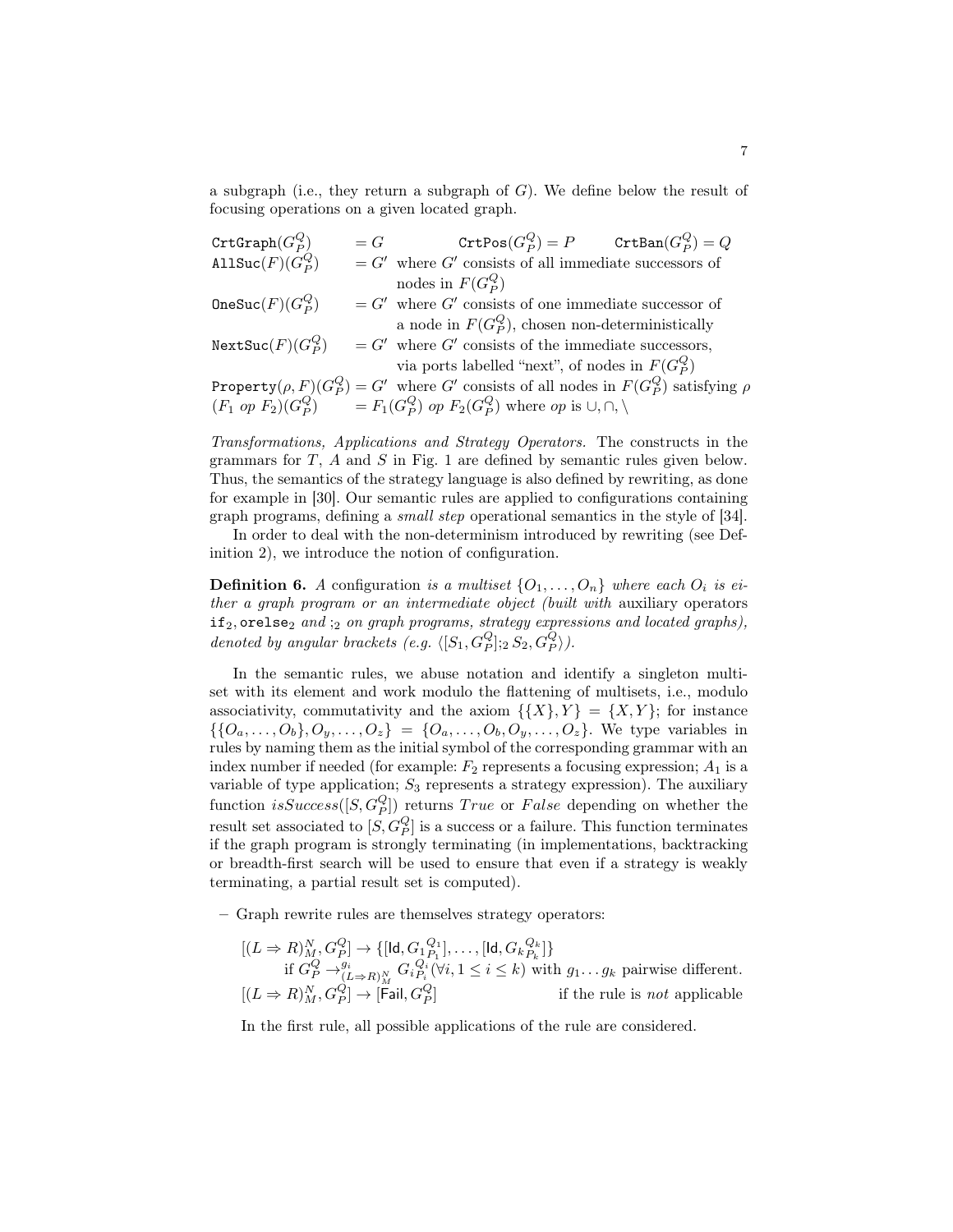– Parallelism is allowed through the operator || which works on rules only (not on general strategies). To define the semantics of  $(L_1 \Rightarrow R_1)_{M_1}^{N_1} \parallel \ldots \parallel (L_k \Rightarrow$  $(R_k)_{M_k}^{N_k}$ , we define a new rule  $((L_1 \cup \ldots \cup L_k) \Rightarrow_{1...k} (R_1 \cup \ldots \cup R_k))_{M_1 \cup \ldots \cup M_k}^{N_1 \cup \ldots \cup N_k}$ where  $\Rightarrow$ <sub>1...k</sub> contains all the ports and edges of  $\Rightarrow$ <sub>i</sub> (for  $1 \leq i \leq k$ ). It implements simultaneous application of rules at disjoint redexes (note that two nodes may have the same label, but if they are different nodes, then the union will contain both nodes).

$$
[(L_1 \Rightarrow R_1)_{M_1}^{N_1} || \dots || (L_k \Rightarrow R_k)_{M_k}^{N_k}, G_P^Q] \rightarrow
$$
  
\n
$$
[(L_1 \cup \ldots \cup L_k) \Rightarrow_{1 \ldots k} (R_1 \cup \ldots \cup R_k))_{M_1 \cup \ldots \cup M_k}^{N_1 \cup \ldots \cup N_k}, G_P^Q]
$$
  
\nif  $\forall i, g_i(L_i) \cap P \neq \emptyset$   
\nif  $\forall i, g_i(L_i) \cap P \neq \emptyset$   
\notherwise

– The non-deterministic one() operator takes as argument a rule or several rules in parallel (in the latter case, we create a new rule, as explained above). It selects only one of the reducts, non-deterministically.

$$
\begin{aligned} &[\text{one}((L_1\Rightarrow R_1)^{N_1}_{M_1}||\dots||(L_k\Rightarrow R_k)^{N_k}_{M_k}),G_P^Q] \rightarrow \\ &[\text{one}(((L_1\cup\ldots\cup L_k)\Rightarrow_{1\ldots k}(R_1\cup\ldots\cup R_k))^{N_1\cup\ldots\cup N_k}_{M_1\cup\ldots\cup M_k}),G_P^Q] \\ &\qquad\qquad\qquad \text{if }\forall i,\ g_i(L_i)\cap P\neq\emptyset\\ &[\text{one}((L_1\Rightarrow R_1)^{N_1}_{M_1}||\ldots||(L_k\Rightarrow R_k)^{N_k}_{M_k}),G_P^Q] \rightarrow [\text{fail},G_P^Q] \quad\qquad \text{otherwise}\\ &[\text{one}((L\Rightarrow R)^N_{M}),G_P^Q] \rightarrow [\text{Id},G'^{Q'}_{P'}] \quad\qquad \text{if }G_P^Q \rightarrow^g_{(L\Rightarrow R)^N_{M}}G'^{Q'}_{P'}\\ &\qquad\qquad \text{for a chosen }g\\ &[\text{one}((L\Rightarrow R)^N_{M}),G_P^Q] \rightarrow [\text{fail},G_P^Q] \quad\qquad \text{if the rule is not applicable} \end{aligned}
$$

– Position definition:

$$
[\texttt{setPos}(F), G_P^Q] \rightarrow [\textsf{Id}, G_{P'}^Q] \text{ where } P' \text{ is } F(G_P^Q)
$$
  
\n
$$
[\texttt{setBan}(F), G_P^Q] \rightarrow [\textsf{Id}, G_P^Q'] \text{ where } Q' \text{ is } F(G_P^Q)
$$
  
\n
$$
[\texttt{isEmpty}(F), G_P^Q] \rightarrow [\textsf{Id}, G_P^Q] \text{ if } F(G_P^Q) \text{ is empty}
$$
  
\n
$$
[\texttt{isEmpty}(F), G_P^Q] \rightarrow [\textsf{fail}, G_P^Q] \text{ if } F(G_P^Q) \text{ is not empty}
$$

Note that with the semantics given above for setPos() and setBan(), it is possible for P and Q to have a non-empty intersection. Rules can still apply if the redex overlaps  ${\cal P}$  but not  ${\cal Q}.$ 

 $-$  Sequential application: below  $E$  denotes  $Id$  or Fail.

$$
\begin{aligned}[t] [S_1; S_2, G_P^Q] &\to \langle [S_1, G_P^Q];_2 \, S_2, G_P^Q \rangle \\ &\qquad \quad \text{if } S_1 \neq \text{Id}, S_1 \neq \text{fail} \\ &\langle \{[E, G_0_{P_0}^{Q_0}], [S_1^1, G_1_{P_1}^{Q_1}], \dots, [S_1^k, G_k_{P_k}^{Q_k}]\};_2 \, S_2, G_P^Q \rangle \to \{[E; S_2, G_0_{P_0}^{Q_0}], \langle \{[S_1^1, G_1_{P_1}^{Q_1}], \dots, [S_1^k, G_k_{P_k}^{Q_k}]\};_2 \, S_2, G_P^Q \rangle\} \\ &\qquad \quad \text{[Id;} S, G_P^Q] &\qquad \quad \text{[Tail;} S, G_P^Q] &\qquad \quad \text{[Tail;} S, G_P^Q] &\qquad \quad \text{[Tail;} G_P^Q] \\ \end{aligned}
$$

8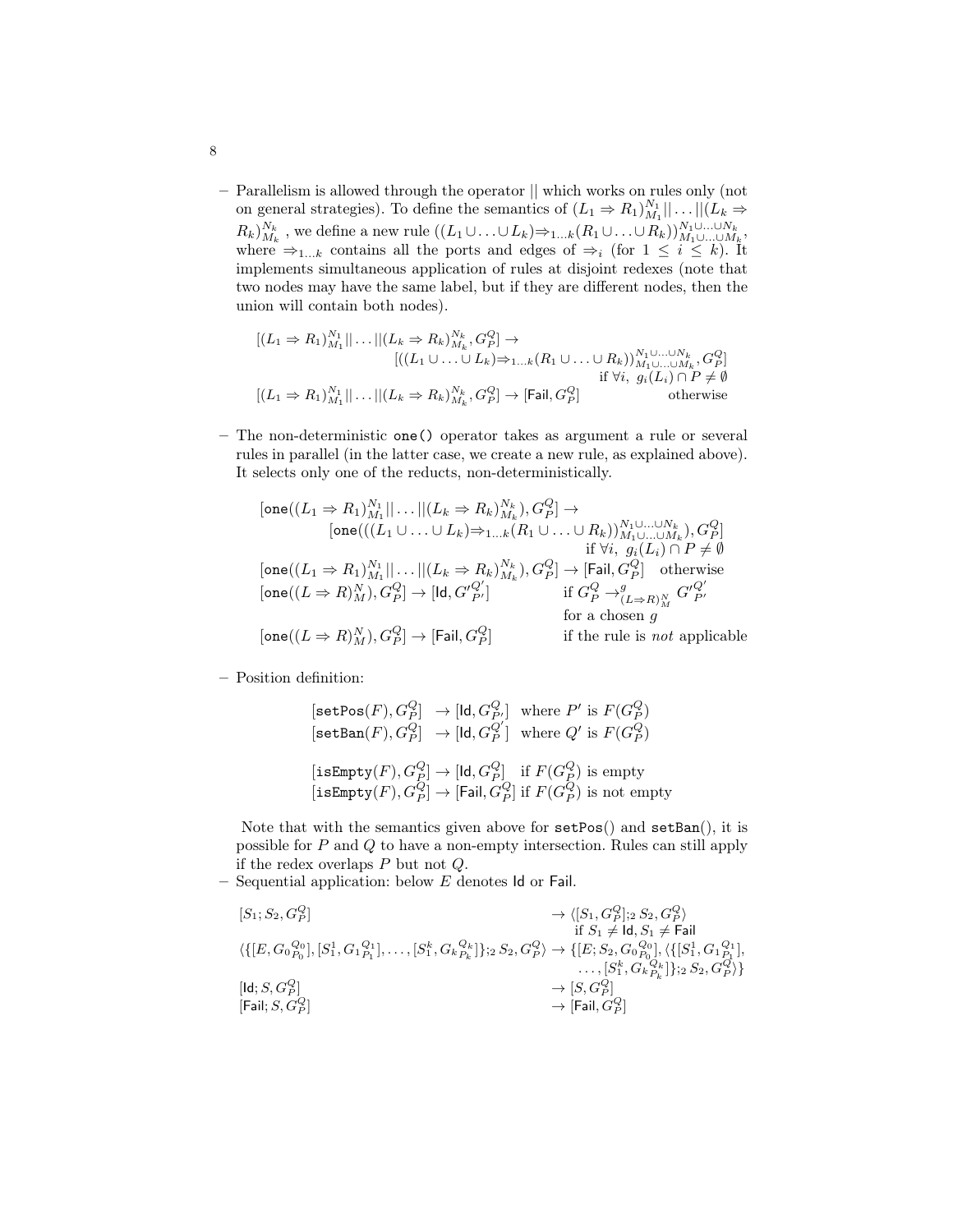The first rule for sequences ensures that  $S_1$  is applied first to  $G_P^Q$ : it builds the configuration  $[S_1, G_P^Q]$  — we say that  $S_1$  is promoted so that it can be applied. The second rule can then be applied when a value is obtained from  $S_1$  (note that k could be zero, in which case there is only  $[E; S_2, G_0_{P_0}^{Q_0}]$  in the right hand side). Sequential application is strict: if the first strategy does not return a result, the final result is undefined.

- Conditional: the first rule promotes  $S_1$ , so that it is applied to  $G_P^Q$  and tested with the auxiliary function  $isSuccess()$ .

 $[\mathtt{if}(S_1)\mathtt{then}(S_2)\mathtt{else}(S_3),G_P^Q]\longrightarrow$  $\langle \texttt{if}_2(isSuccess([S_1,G_P]))\texttt{then}(S_2)\texttt{else}(S_3), G^Q_P \rangle$  $\langle \texttt{if}_\texttt{2}(\textit{True})\texttt{then}(S_\texttt{2})\texttt{else}(S_\texttt{3}), G_{P_\texttt{2}}^Q\rangle \ \rightarrow [S_\texttt{2}, G_{P_\texttt{2}}^Q]$  $\langle \texttt{if}_\texttt{2}(\mathit{False}) \texttt{then}(S_\texttt{2}) \texttt{else}(S_\texttt{3}), G^{Q}_P \rangle \rightarrow [S_\texttt{3}, G^{Q}_P]$ 

– Iteration:

$$
\begin{array}{l}[\mathtt{while}(S_1)\mathtt{do}(S_2),G_P^Q] \rightarrow \\ \mathtt{\langle if_2(isSuccess([S_1,G_P^Q]) ) \mathtt{then}(S_2;\mathtt{while}(S_1)\mathtt{do}(S_2)) \mathtt{else}(\mathsf{Id}),G_P^Q \rangle} \end{array}
$$

– Priority choice:

$$
\begin{aligned} & [(S_1) \texttt{orelse}(S_2), G_P^Q] & \rightarrow \\ & \langle ([S_1, G_P^Q]) \texttt{orelse}_2(S_2), G_P^Q \rangle \\ & \langle ([\{ \texttt{Id}, G_0^{Q_0} ] , [S_1^1, G_1^{Q_1} ], \dots, [S_k^k, G_k^{Q_k} ] \} ) \texttt{orelse}_2(S_2), G_P^Q \rangle \rightarrow \\ & \{ [\texttt{Id}, G_0^{Q_0} _{P_0} ], \langle (\{ [S_1^1, G_1^{Q_1} ] \dots, [S_k^k, G_k^{Q_k} ] \} ) \texttt{orelse}_2(S_2), G_P^Q \rangle \} \\ & \langle ( \{ [\mathsf{fail}, G_1^{Q_1} ] , \dots, [\mathsf{fail}, G_k^{Q_k} ] \} ) \texttt{orelse}_2(S_2), G_P^Q \rangle & \rightarrow [S_2, G_P^Q] \end{aligned}
$$

Here,  $S_1$  is promoted so that it can be applied to  $G_P^Q$ . If it fails (i.e., all the derivations end with Fail) then  $S_2$  is applied to the initial graph. Note that again  $k$  could be zero in the second rule, in which case the right hand side is just  $[\mathsf{Id}, G_0_{P_0}^{Q_0}].$  We chose to define  $(S_1)$ orelse $(S_2)$  as a primitive operator instead of encoding it as  $if(S_1)then(S_1)else(S_2)$  since the language has non-deterministic operators: evaluating  $S_1$  in the condition and in the "then" branch could yield different values.

Probabilistic choice: we assume  $prob(p_1, \ldots, p_n)$  returns the element  $j \in$  $\{1 \dots n\}$  with probability  $p_j$ .

$$
[\text{ppick}(S_1, p_1, \dots, S_n, p_n), G_P^Q] \to [S_j, G_P^Q] \text{ where } prob(p_1, \dots, p_n) = j
$$

### 4 Examples

In this section we give examples to illustrate the expressivity of the language. The not and try operators, well-known in strategy languages for term rewriting, are not primitive in our language but can be derived, as well as  $\mathsf{repeat}(S)$ , and bounded iteration;  $\parallel \parallel$  is a weaker version of  $\parallel$ .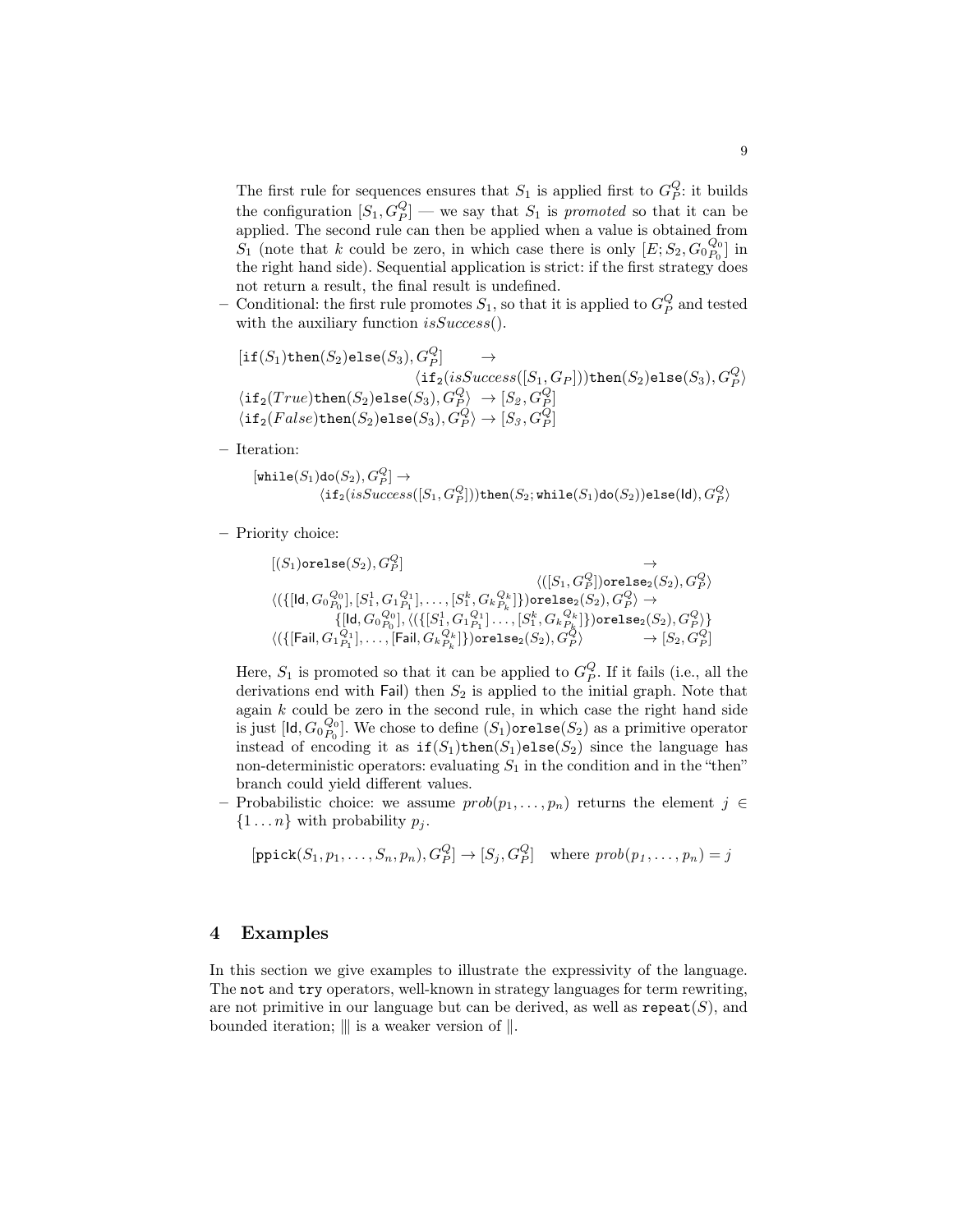- $-$  not(S)  $\triangleq$  if(S)then(Fail)else(Id) fails if S succeeds and succeeds if S fails.
- $-$  try(S)  $\triangleq$  (S)orelse(Id) is a strategy that behaves like S if S succeeds, but if S fails then it behaves like Id.
- repeat(S)  $\triangleq$  while(S)do(S) applies S as long as possible.
- $-$  while $(S_1)$ do $(S_2)$ max $(n) \triangleq$  $if(S_1) then (S_2; if(S_1) then (S_2; \dots) else (Id)) else (Id) representing a series$ of if()s of the same form, with exactly n occurrences of  $S_2$ .
- $-$  for $(n)$ do $(S) \triangleq S; \ldots; S$  where S is repeated n times.
- $A \parallel A'$  is similar to  $A \parallel A'$  except that it returns Id if at least one application of  $A$  or  $A'$  is possible (it can be generalised to  $n$  applications in parallel):  $A_1 |||A_2 \triangleq \text{if}(A_1) \text{then}(\text{if}(A_1 || A_2) \text{then}(A_1 || A_2) \text{else}(A_1)) \text{else}(A_2)$

Using focusing (specifically the Property construct), we can create concise strategies that perform traversals. In this way, we can define outermost or innermost term rewriting (on trees) without needing to change the rewrite rules. This is standard in term-based languages such as Elan [11] or Stratego [42][13]; here we can also define traversals in graphs that are not trees.

Outermost rewriting on trees: We define the abbreviation start  $\triangleq$ Property( $root$ , CrtGraph), which selects the subgraph containing just the root of the tree. The next ports (see definition of the  $\text{NextSuc}(F)$  operator in Section 3.3) for each node in the tree are defined to be the ones that connect with their children. The strategy for outermost rewriting with a rule  $R$  is:

 $setPos(start);$ 

while(not(isEmpty(CrtPos)))do

 $(i\texttt{f}(R)\texttt{then}(R;\texttt{setPos}(\textit{start}))$ else(setPos(NextSuc(CrtPos)))) Thus, if R can be applied then we apply it and set the position back to the root of the tree. Otherwise, setPos(NextSuc(CrtPos)) makes all children of all elements in the current position the new current position, thus descending one step into the tree.

**Innermost rewriting on trees:** We define the abbreviations start  $\triangleq$ Property(leaf, CrtGraph), which selects the leaves of the tree, and rest  $\triangleq$  $CrtGraph \ *start*. For each node, the next port connects with the parent node.$ 

 $setPos(start); setBan(rest);$ 

while(not(isEmpty(CrtPos)))do(

 $if(R)$ then $(R; setPos(start); setBan(rest))$ 

else(setPos(NextSuc(CrtPos)); setBan(CrtBan \ CrtPos)) )

Thus, if R can be applied then we apply it and set the position back to the leaves of the tree and put all the other elements of the tree into the banned subgraph. Otherwise, we move up the tree one level with setPos(NextSuc(CrtPos)) and the banned subgraph is updated again to all the remaining elements of the tree (with setBan(CrtBan \ CrtPos)).

Sorting: The following example shows how a non-ordered list of three colours (Blue, Red and White) can be sorted to represent the French flag (Blue first, then White and finally Red). We have three port nodes representing each colour (shown in Figure 2) that have two ports each: a previous port (to the left of the node) and a next port (to the right of the node). We also have a  $Mast$  port node

10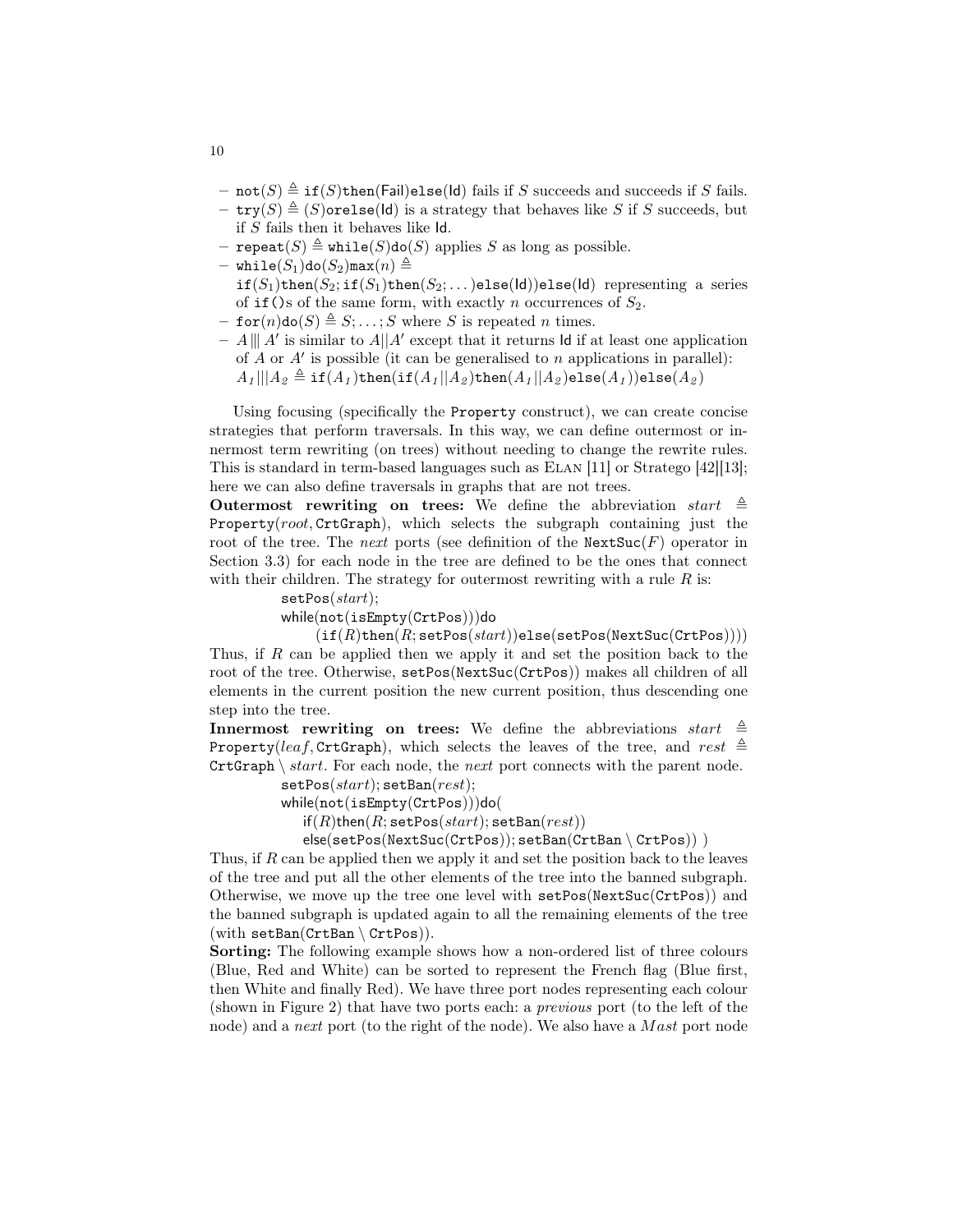at the beginning of the list. Using the three rules in Figure 2, we can swap two colours if they are in the wrong order. Using the ||| operator we apply as many of these rules as we can in parallel. Our overall strategy would then be:

 $\mathtt{repeat}(\mathtt{setPos}(\mathtt{CrtGraph});((white1|||red1)|||red2))$ 

| \n $W$ as $g$ as a function of the function $g$ and $g$ are the function of the function $g$ and $g$ are the function of the function $g$ and $g$ are the function of the function $g$ and $g$ are the function of the function $g$ and $g$ are the function of the function $g$ and $g$ are the function of the function $g$ and $g$ are the function of the function $g$ and $g$ are the function of the function $g$ and $g$ are the function of the function $g$ and $g$ are the function of the function $g$ and $g$ are the function of the function $g$ and $g$ are the function of the function $g$ and $g$ are the function of the function $g$ and $g$ are the function of the function $g$ and $g$ are the function of the function $g$ and $g$ are the function of the function $g$ and $g$ are the function of the function $g$ and $g$ are the function of the function $g$ and $g$ are the function of the function $g$ and $g$ are the function of the function $g$ and $g$ are the function of the function $g$ and $g$ are the function of the function $g$ and $g$ are the function of the function $g$ and $g$ are the function of the function $g$ and $g$ are the function of the function $g$ and $g$ are the function of the function $g$ and $g$ are the function of the function $g$ and $g$ are the function of the function $g$ and $g$ are the function of the function $g$ and $g$ are the function of the function $g$ and $g$ are the function of the function $g$ and $g$ are the function of the function $g$ and $g$ are the function of the function $g$ and $g$ are the function of the function $g$ and $g$ are the function |
|--------------------------------------------------------------------------------------------------------------------------------------------------------------------------------------------------------------------------------------------------------------------------------------------------------------------------------------------------------------------------------------------------------------------------------------------------------------------------------------------------------------------------------------------------------------------------------------------------------------------------------------------------------------------------------------------------------------------------------------------------------------------------------------------------------------------------------------------------------------------------------------------------------------------------------------------------------------------------------------------------------------------------------------------------------------------------------------------------------------------------------------------------------------------------------------------------------------------------------------------------------------------------------------------------------------------------------------------------------------------------------------------------------------------------------------------------------------------------------------------------------------------------------------------------------------------------------------------------------------------------------------------------------------------|
|--------------------------------------------------------------------------------------------------------------------------------------------------------------------------------------------------------------------------------------------------------------------------------------------------------------------------------------------------------------------------------------------------------------------------------------------------------------------------------------------------------------------------------------------------------------------------------------------------------------------------------------------------------------------------------------------------------------------------------------------------------------------------------------------------------------------------------------------------------------------------------------------------------------------------------------------------------------------------------------------------------------------------------------------------------------------------------------------------------------------------------------------------------------------------------------------------------------------------------------------------------------------------------------------------------------------------------------------------------------------------------------------------------------------------------------------------------------------------------------------------------------------------------------------------------------------------------------------------------------------------------------------------------------------|

Fig. 2. The four port node types and the three flag sorting rules.

We can also program a sorting algorithm that starts from the mast node. If no rule can be applied, we move P one position across the list and try again. After a rule is applied we reset  $P$  to be just Mast. When we reach the end of the list, the program terminates and the list is correctly ordered. By defining:  $swap \triangleq ((white1) \text{orelse}(red1)) \text{orelse}(red2)$  and  $backToMost \triangle$  Property(*mast*, CrtGraph), the strategy is: setPos(backToMast);

while(not(isEmpty(CrtPos)))do

 $(if(swap)$ then $(swap)$ ; setPos $(backToMask)$ )else(setPos(NextSuc(CrtPos))))

This example illustrates the separation of concerns mentioned in the introduction: to program a flag-sorting algorithm that proceeds from the mast onwards, we do not need to change the rewrite rules (in contrast with other graph rewriting languages where focusing constructs are not available and conditional rewriting is used). More examples can be found in [31].

### 5 Properties

In this section we discuss termination and completeness of the semantic rules of the strategy language. We refer to [31] for the proofs omitted or just sketched here due to space constraints.

Graph programs are not terminating in general, however we can identify a terminating sublanguage (i.e. a sublanguage for which the semantic rules are terminating) and we can characterise the graph programs in normal form.

Property 1 (Termination). The sublanguage that excludes the while construct is strongly terminating.

Proof. To prove that a graph program in this sublanguage does not generate an infinite derivation with the semantic rules, we interpret configurations as natural numbers and show that this interpretation strictly decreases with each application of a rewrite rule within the semantics. The interpretation of a configuration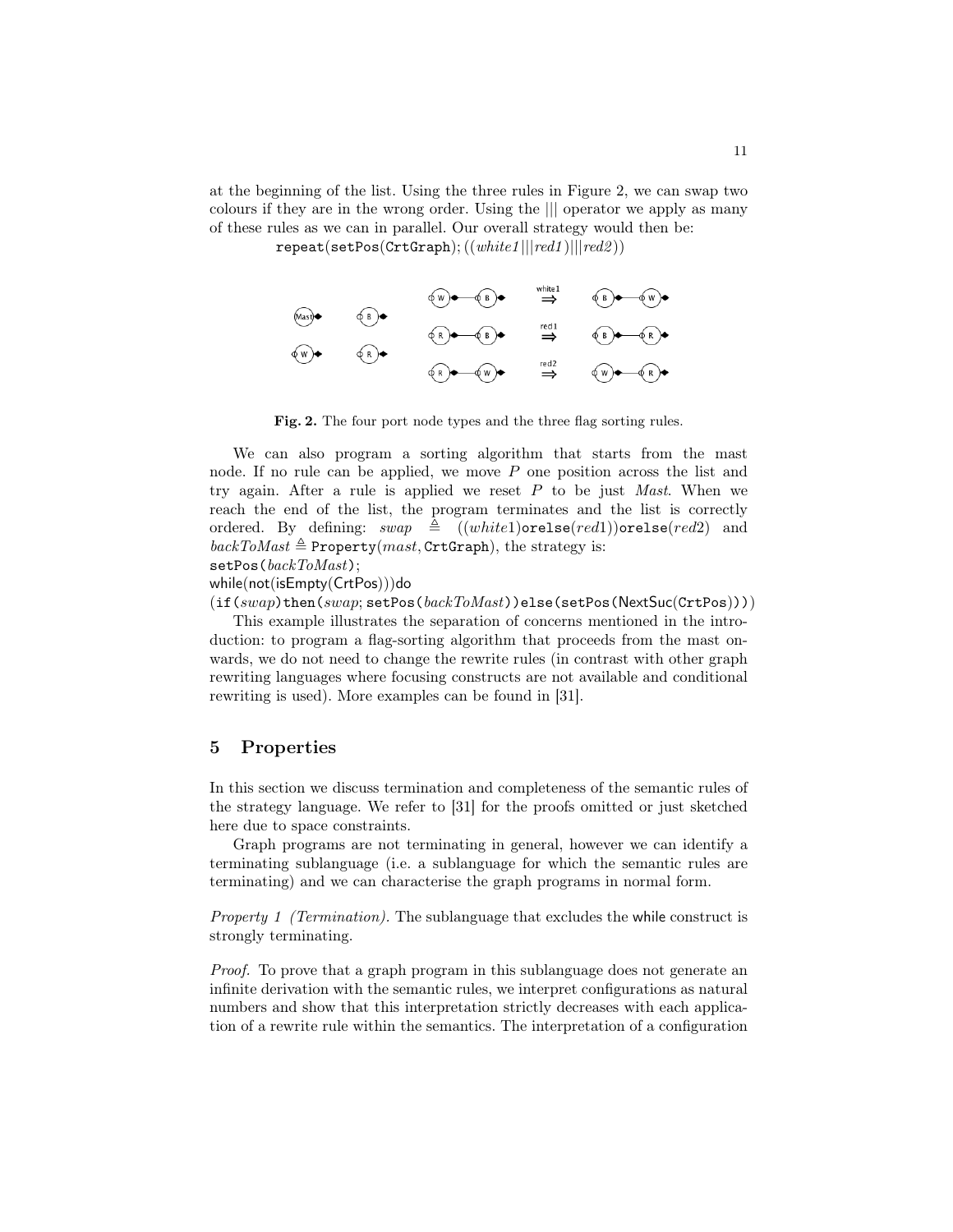is defined as follows:  $int(\{O_1, \ldots, O_n\}) = \sum_{i=1}^n \mathcal{I}(O_i)$  where  $\mathcal{I}([S, G]) = size(S)$ 

and  $\mathcal{I}(\langle S, G \rangle) = size(S)$ . The size function is defined below (B denotes a Boolean and  $C$  a configuration):

$$
\begin{array}{ll} size(\mathsf{Id}) = 0 & size(\mathsf{fail}) = 0 & size((L \Rightarrow R)^N_M) = 1 \\ size(\mathsf{setPos}(F)) = 1 & size(\mathsf{setBan}(F)) = 1 & size(\mathsf{inEmpty}(F)) = 1 \\ size(S_1; S_2) = 2 + size(S_1) + size(S_2) \\ size(C;_2S) = 1 + int(C) + size(S) \\ size(\mathsf{if}(S_1)\mathsf{then}(S_2)\mathsf{else}(S_3)) = 2 + size(S_1) + size(S_2) + size(S_3) \\ size(\mathsf{if}(S_1)\mathsf{then}(S_2)\mathsf{else}(S_3)) = 1 + size(S_2) + size(S_3) \\ size((S_1)\mathsf{orelse}(S_2)) = 2 + size(S_1) + size(S_2) \\ size((C)\mathsf{orelse}_2(S_2)) = 1 + int(C) + size(S_2) \\ size(\mathsf{ppick}(S_1, p_1, \ldots, S_i, p_i)) = 1 + size(S_1) + \ldots + size(S_i) \\ size(T_1||T_2) = 1 + size(T_1) + size(T_2) \end{array}
$$

Property 2 (Characterisation of Normal Forms). Every graph program which is not a value  $\left[\mathsf{Id}, G_P^Q\right]$  or  $\left[\mathsf{Fail}, G_P^Q\right]$  is reducible using the semantic rules.

*Proof.* By inspection of the semantic rules, every graph program  $[S, G_P^Q]$  different from  $[\mathsf{Id}, G_P^Q]$  or  $[\mathsf{Fail}, G_P^Q]$  can be matched by a left-hand side of a semantic rule. This is true because  $S$  has a top operator which is one of the syntactic constructions and there is a semantic rule which applies to it. Moreover every expression of the form  $\langle X, G_P^Q \rangle$  is reducible, because X either contains a graph program  $[S, G_P^Q]$  different from  $[\mathsf{Id}, G_P^Q]$  or  $[\mathsf{Fail}, G_P^Q]$  that so can be matched by a left-hand side of a rule as above, or one of the auxiliary rules can apply.

The language contains non-deterministic operators in each of its syntactic categories: OneSuc() for Focusing, one() for Applications and ppick() for Strategies. For the sublanguage that excludes them, we have the property:

Property 3 (Result Set). Each graph program in the sublanguage that excludes  $OneSuc()$ , one() and  $ppick()$ , has at most one *result set*.

Intuitively, in a strategy, an application of a transformation with one() creates a configuration that is a subset of the configuration computed by the same transformation without one().

*Property 4 (Result Set with* one()). A graph program in the sublanguage that excludes OneSuc() and ppick() (but contains one()) produces a result set that is a (non-strict) subset of the same graph program where all occurrences of one() have been removed from its strategy.

With respect to the expressive power of the language, it is easy to state, as in [23], the Turing completeness property.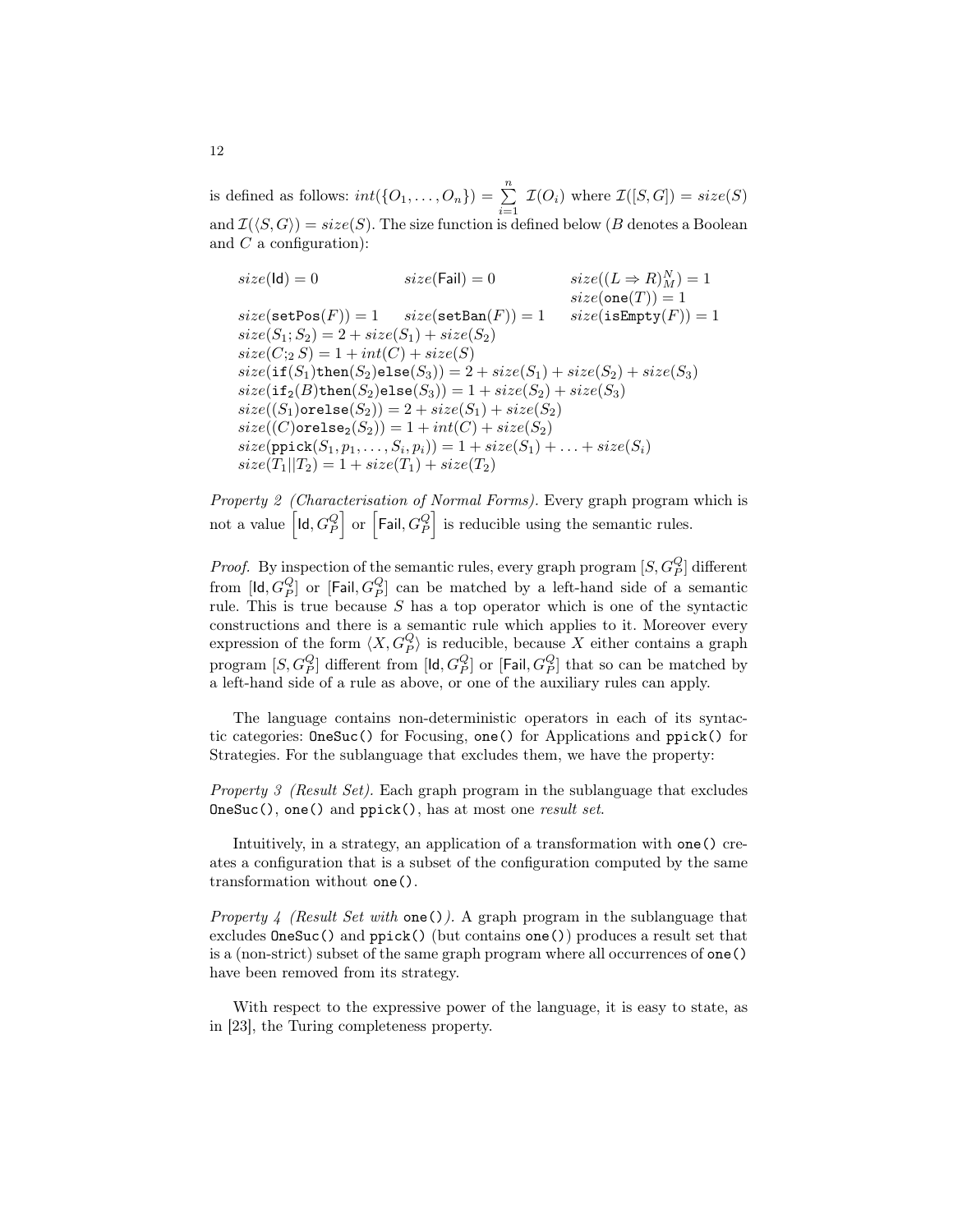Property 5 (Completeness). The set of all graph programs  $S_{\mathcal{R}}, G_P^Q$  is Turing complete, i.e. can simulate any Turing machine.

It is also interesting to consider which sublanguages of our language are Turing complete.

Property 6 (Complete sublanguage). The sublanguage consisting of graph programs where S is built from  $\mathsf{Id}$ , Fail, rules  $(L \Rightarrow R)^N_M$ , sequential composition (;), iteration (while), and orelse is Turing complete.

The same result could be obtained by replacing orelse with the conditional construct if then else. Perhaps more surprising is the fact that Turing machine computations can be simulated by a term rewriting system consisting of just one rule, using a strategy that forces the reduction steps to take place at specific positions, as shown by Dauchet [16]. Given a sequence of transitions in the Turing machine, Dauchet [16] shows how to build a rewrite rule to simulate the transitions, using a strategy to build S-deep-only derivations, selecting the position for rewriting according to the instruction used by the machine. It follows that the sublanguage consisting of focusing operators, sequential composition (;), iteration (while) and rule application  $(L \Rightarrow R)^N_M$ , together with Id, Fail, setPos() and setBan() is Turing complete. The setPos() construct can be used to simulate Dauchet's strategy, by moving the focus of rewriting to the corresponding subterm after each rewrite step. Building a strategy expression for Dauchet's system is a task left for future work.

### 6 Related Work and Conclusion

The strategy language defined in this paper is part of the PORGY system [2], an environment for visual modelling of complex systems through port graphs and port graph rewrite rules. PORGY provides tools to build port graphs from scratch, with nodes, ports, edges and associated attributes. It offers also means to visualise traces of rewriting as a derivation tree. The strategy language is used in particular to guide the construction of this derivation tree. The implementation uses the small-step operational semantics given above. Some of these semantic rules require a copy of the graph program; this is done efficiently in PORGY thanks to the cloning functionalities of the underlying TULIP system [5].

Graph rewriting is implemented in a variety of tools. In AGG [19], application of rules can be controlled by defining layers and then iterating through and across layers. PROGRES [39] allows users to define the way rules are applied and includes non-deterministic constructs, sequence, conditional and loops. The Fujaba [32] Tool Suite offers a basic strategy language, including conditionals, sequence and method calls, but no parallelism. GROOVE [37] permits to control the application of rules, via a control language with sequence, loop, random choice, try()else() and simple function calls. In GReAT [6] the patternmatching algorithm always starts from specific nodes called "pivot nodes"; rule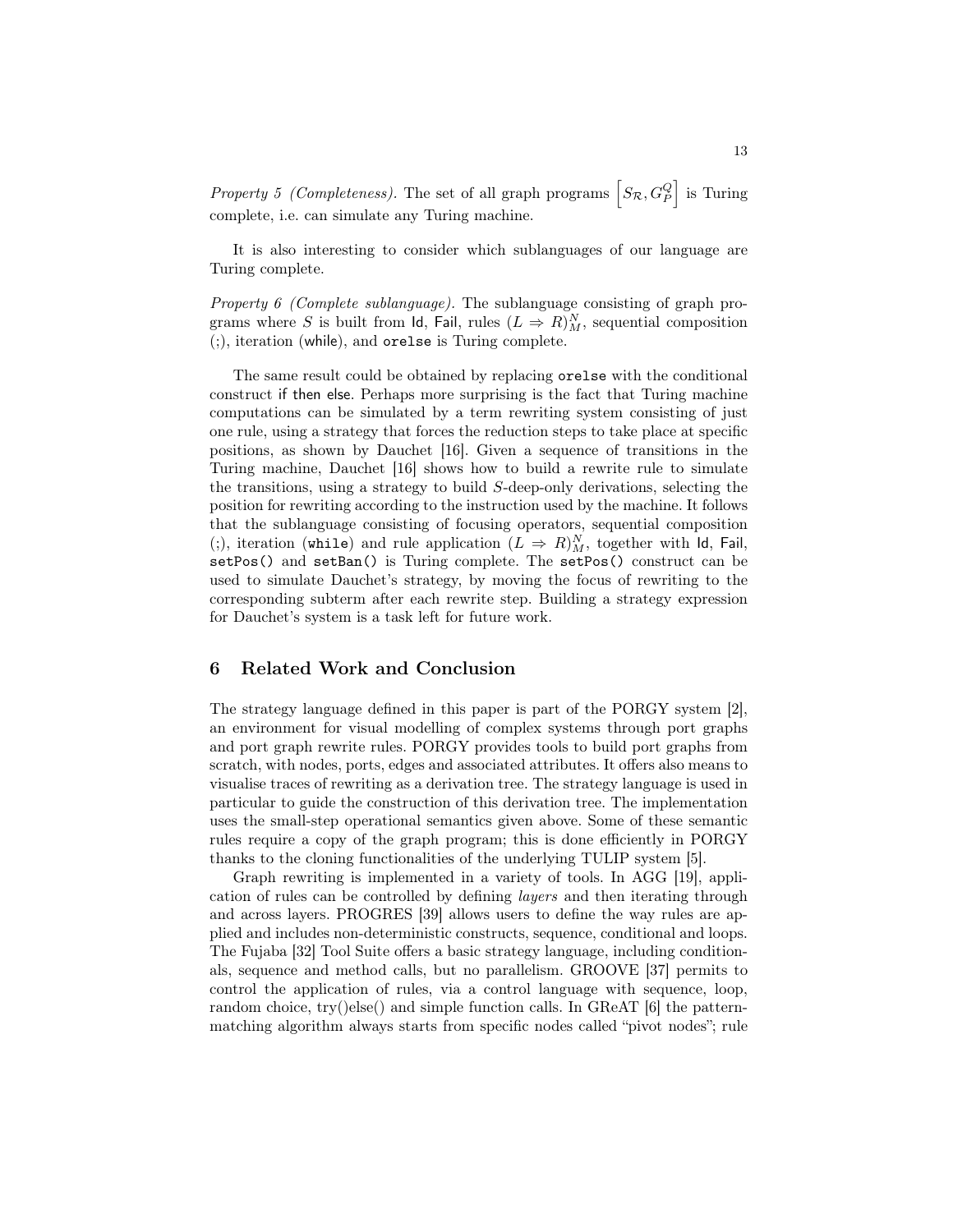execution is sequential and there are conditional and looping structures. Gr-Gen.NET [21] uses the concept of search plans to represent different matching strategies. GP [36] is a rule-based, non-deterministic programming language, where programs are defined by sets of graph rewrite rules and a textual strategy expression. The strategy language has three main control constructs: sequence, repetition and conditional, and uses a Prolog-like backtracking technique.

None of the languages above has focusing constructs. Compared to these systems, the PORGY strategy language clearly separates the issues of selecting positions for rewriting and selecting rules, with primitives for focusing as well as traditional strategy constructs. PORGY also emphasises visualisation and scale, thanks to the TULIP back-end which can handle large graphs with millions of elements and comes with powerful visualisation and interaction features.

The strategy language defined in this paper is strongly inspired by the work on GP and PROGRES, and by strategy languages developed for term rewriting such as Elan [11] and Stratego [42]. It can be applied to terms as a particular case (since terms are just trees). When applied to trees, the constructs dealing with applications and strategies are similar to those found in ELAN or Stratego. The focusing sublanguage on the other hand can be seen as a lower level version of these languages, because term traversals are not directly available in our language but can be programmed using focusing constructs.

The PORGY environment is still evolving. The strategy language could be enhanced by allowing, for instance, more parallelism (using techniques from the K semantic framework [38]) and focusing constructs to deal with properties of edges. Verification and debugging tools for avoiding conflicting rules or nontermination for instance are planned for future work.

Acknowledgements. We thank the members of the PORGY team for many valuable discussions. This work was supported by Inria's "Associate team" programme: PORGY project.

### References

- 1. O. Andrei. A Rewriting Calculus for Graphs: Applications to Biology and Autonomous Systems. PhD thesis, Institut National Polytechnique de Lorraine, 2008.
- 2. O. Andrei, M. Fernández, H. Kirchner, G. Melançon, O. Namet, and B. Pinaud. PORGY: Strategy driven interactive transformation of graphs. In Proceedings of TERMGRAPH 2011, Saarbrucken, April 2011. EPTCS, 2011.
- 3. O. Andrei and H. Kirchner. A Rewriting Calculus for Multigraphs with Ports. In Proceedings of RULE'07, volume 219 of Electronic Notes in Theoretical Computer Science, pages 67–82, 2008.
- 4. O. Andrei and H. Kirchner. A Higher-Order Graph Calculus for Autonomic Computing. In Graph Theory, Computational Intelligence and Thought. Golumbic Festschrift, volume 5420 of Lecture Notes in Computer Science, pages 15–26. Springer, 2009.
- 5. D. Auber. Tulip A huge graph visualization framework. In P. Mutzel and M. Jünger, editors, Graph Drawing Software, Mathematics and Visualization Series, pages 105–126. Springer Verlag, 2003.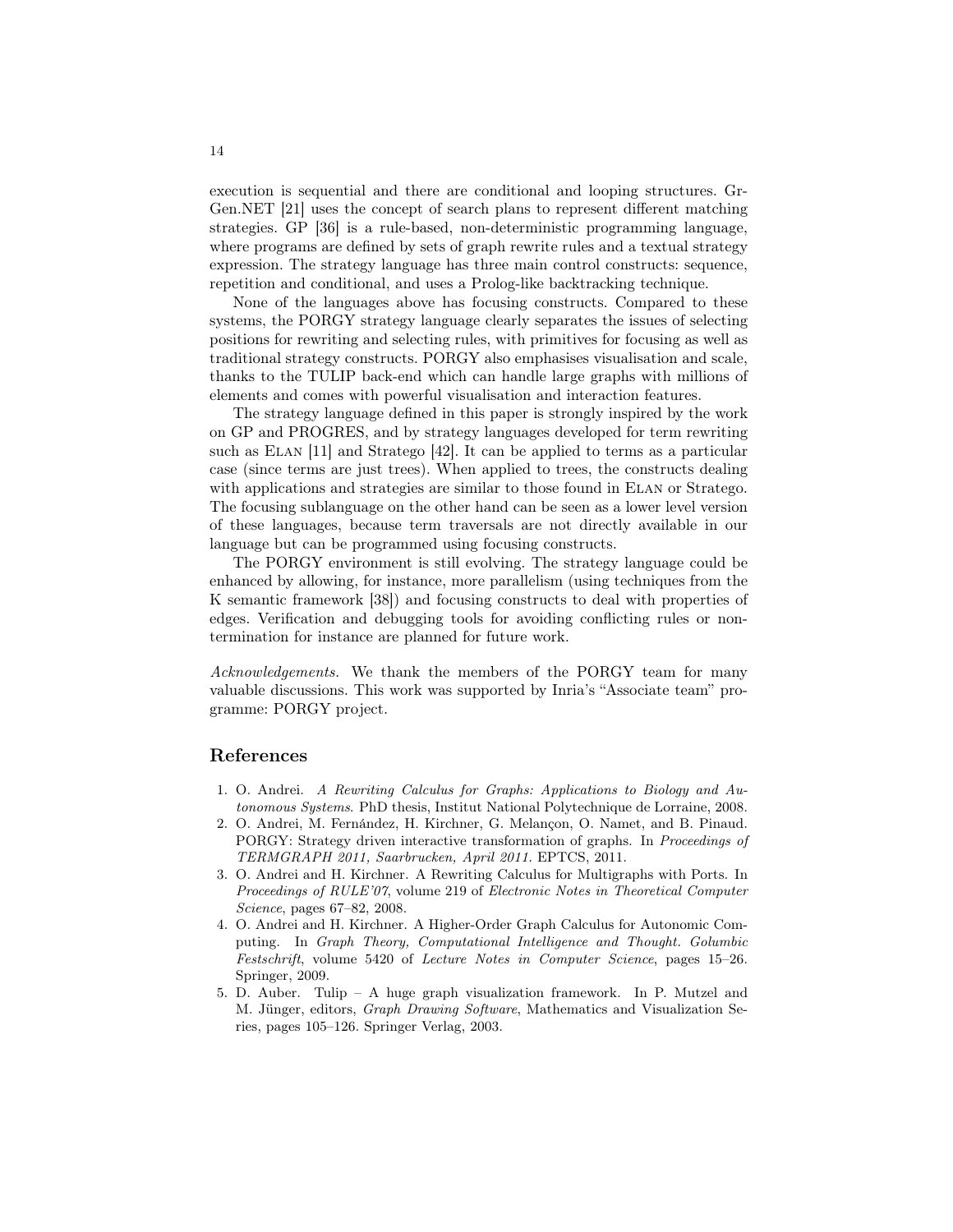- 6. D. Balasubramanian, A. Narayanan, C. P. van Buskirk, and G. Karsai. The Graph Rewriting and Transformation Language: GReAT. ECEASST, 1, 2006.
- 7. E. Balland, P. Brauner, R. Kopetz, P.-E. Moreau, and A. Reilles. Tom: Piggybacking Rewriting on Java. In F. Baader, editor, RTA, volume 4533 of LNCS, pages 36–47. Springer, 2007.
- 8. H. Barendregt. The Lambda Calculus, Its Syntax and Semantics. North Holland, 1981.
- 9. H. Barendregt, M. van Eekelen, J. Glauert, J. R. Kennaway, M. Plasmeijer, and M. Sleep. Term graph rewriting. In Proceedings of PARLE, Parallel Architectures and Languages Europe, number 259-II in LNCS, pages 141–158, Eindhoven, The Netherlands, 1987. Springer-Verlag.
- 10. K. Barthelmann. How to construct a hyperedge replacement system for a contextfree set of hypergraphs. Technical report, Universität Mainz, Institut für Informatik, 1996.
- 11. P. Borovanský, C. Kirchner, H. Kirchner, P.-E. Moreau, and C. Ringeissen. An overview of ELAN. ENTCS, 15, 1998.
- 12. T. Bourdier, H. Cirstea, D. J. Dougherty, and H. Kirchner. Extensional and intensional strategies. In Proceedings Ninth International Workshop on Reduction Strategies in Rewriting and Programming, volume 15 of EPTCS, pages 1–19, 2009.
- 13. M. Bravenboer, K. T. Kalleberg, R. Vermaas, and E. Visser. Stratego/XT 0.17. A language and toolset for program transformation. Science of Computer Programming, 2008. Special issue on Experimental Systems and Tools.
- 14. A. Corradini, U. Montanari, F. Rossi, H. Ehrig, R. Heckel, and M. Löwe. Algebraic approaches to graph transformation - part i: Basic concepts and double pushout approach. In Handbook of Graph Grammars and Computing by Graph Transformations, Volume 1: Foundations, pages 163–246. World Scientific, 1997.
- 15. B. Courcelle. Graph Rewriting: An Algebraic and Logic Approach. In J. van Leeuwen, editor, Handbook of Theoretical Computer Science, Volume B: Formal Models and Semantics, pages 193–242. Elsevier and MIT Press, 1990.
- 16. M. Dauchet. Simulation of Turing machines by a left-linear rewrite rule. In Proc. of RTA'89, volume 355 of Lecture Notes in Computer Science, pages 109–120. Springer, 1989.
- 17. E. W. Dijkstra. Selected writings on computing a personal perspective. Texts and monographs in computer science. Springer, 1982.
- 18. H. Ehrig, G. Engels, H.-J. Kreowski, and G. Rozenberg. Handbook of Graph Grammars and Computing by Graph Transformations, Volume 1-3. World Scientific, 1997.
- 19. C. Ermel, M. Rudolf, and G. Taentzer. The AGG approach: Language and environment. In H. Ehrig, G. Engels, H.-J. Kreowski, and G. Rozenberg, editors, Handbook of Graph Grammars and Computing by Graph Transformations, Volume 2: Applications, Languages, and Tools, pages 551–603. World Scientific, 1997.
- 20. M. Fernández and O. Namet. Strategic programming on graph rewriting systems. In Proceedings International Workshop on Strategies in Rewriting, Proving, and Programming, IWS 2010, volume 44 of EPTCS, pages 1–20, 2010.
- 21. R. Geiß, G. V. Batz, D. Grund, S. Hack, and A. Szalkowski. GrGen: A Fast SPO-Based Graph Rewriting Tool. In Proc. of ICGT, volume 4178 of LNCS, pages 383–397. Springer, 2006.
- 22. A. Habel, J. Müller, and D. Plump. Double-pushout graph transformation revisited. Mathematical Structures in Computer Science, 11(5):637–688, 2001.